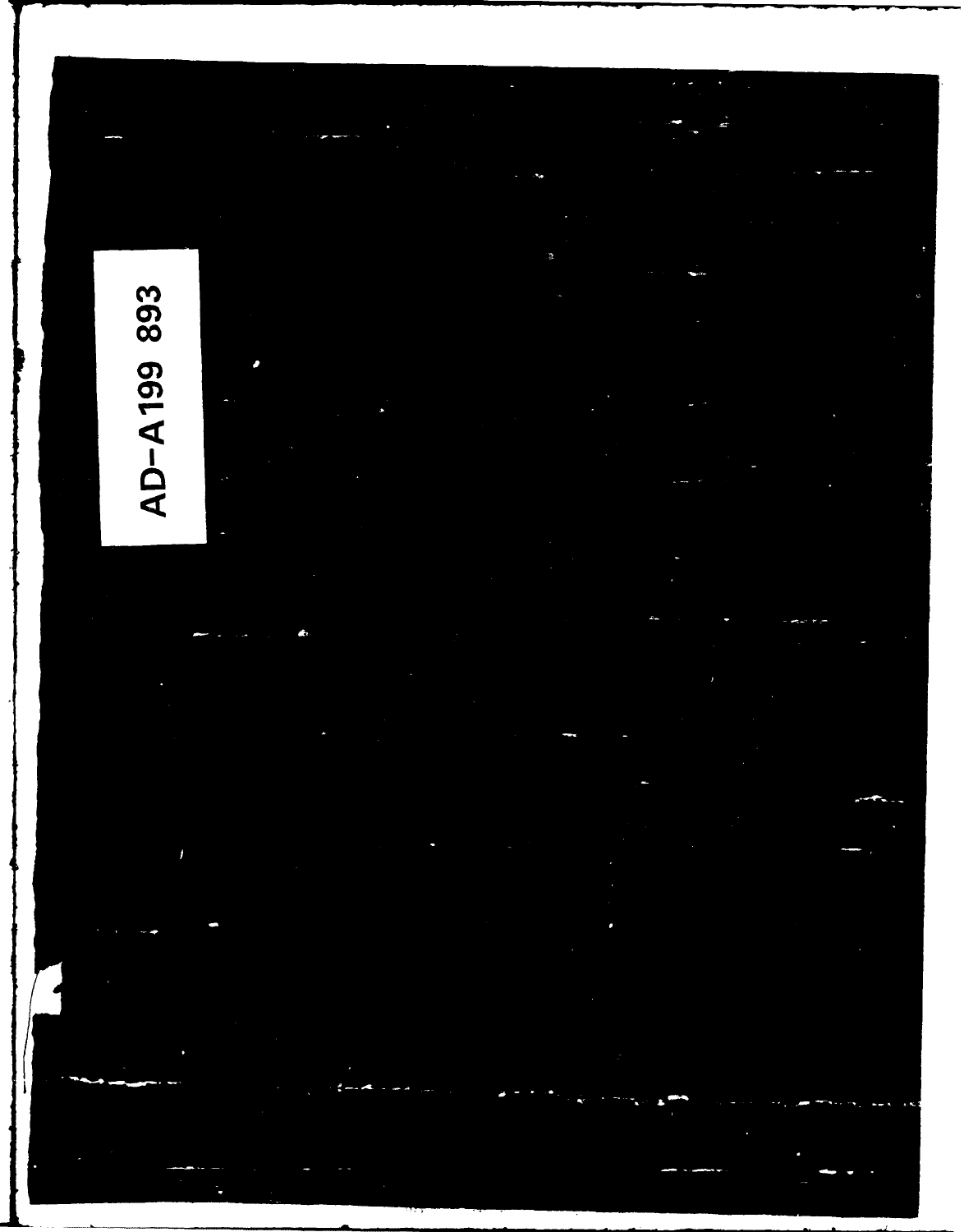

National Delense Delence nationale

# $\omega$ AD-A19989

# TESTING AND USE OF THE **MAGNAVOX MANPACK GPS** USER EQUIPMENT

by

M. Vinnins and R. Apps Electromagnetic Section **Electronics Division** 

 $\frac{1}{2}$   $\frac{1}{2}$   $\frac{1}{2}$   $\frac{1}{2}$   $\frac{1}{2}$   $\frac{1}{2}$   $\frac{1}{2}$   $\frac{1}{2}$   $\frac{1}{2}$   $\frac{1}{2}$ Η

|              | DEFENCE RESEARCH ESTABLISHMENT OTTAWA | <b>TECHNICAL NOTE 88-17</b> |              |                                                |
|--------------|---------------------------------------|-----------------------------|--------------|------------------------------------------------|
| PCN<br>041LJ | Canada<br>Dist pubution Statement     |                             | 88 10 24 163 | <b>May 1988</b><br><b><i><u>Ottawa</u></i></b> |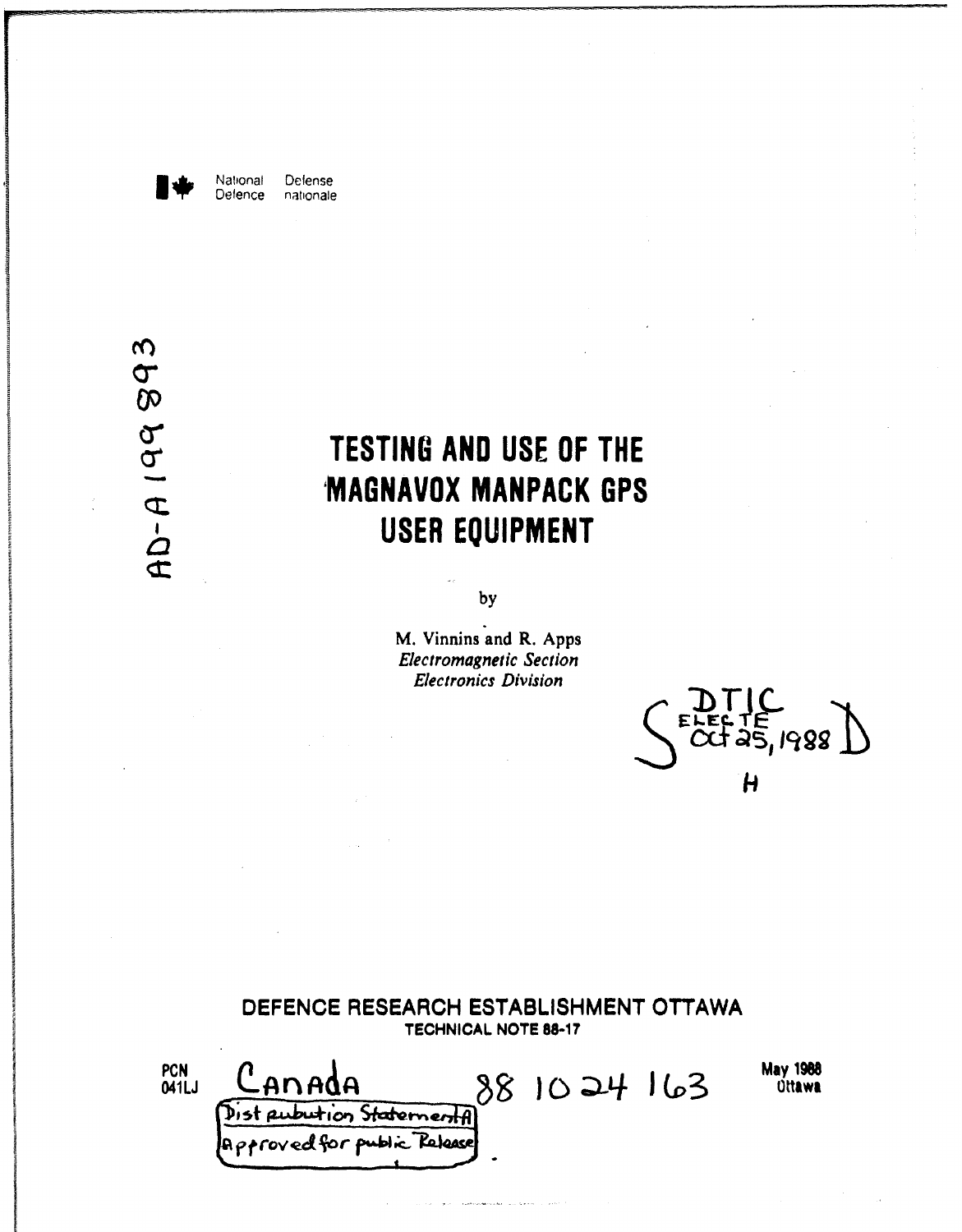

National Défense<br>Defence nationale Defence

# **TESTING AND USE OF THE MAGNAVOX MANPACK OPS USER EQUIPMENT**

**by**

M. Vinnins and R. Apps *Electromagnetic Section Electronics Division*

**DEFENCE** RESEARCH **ESTABLISHMENT OTTAWA TECHNICAL NOTE 88-17** 

**PCN** May **1988** 041 **LJ** Ottawa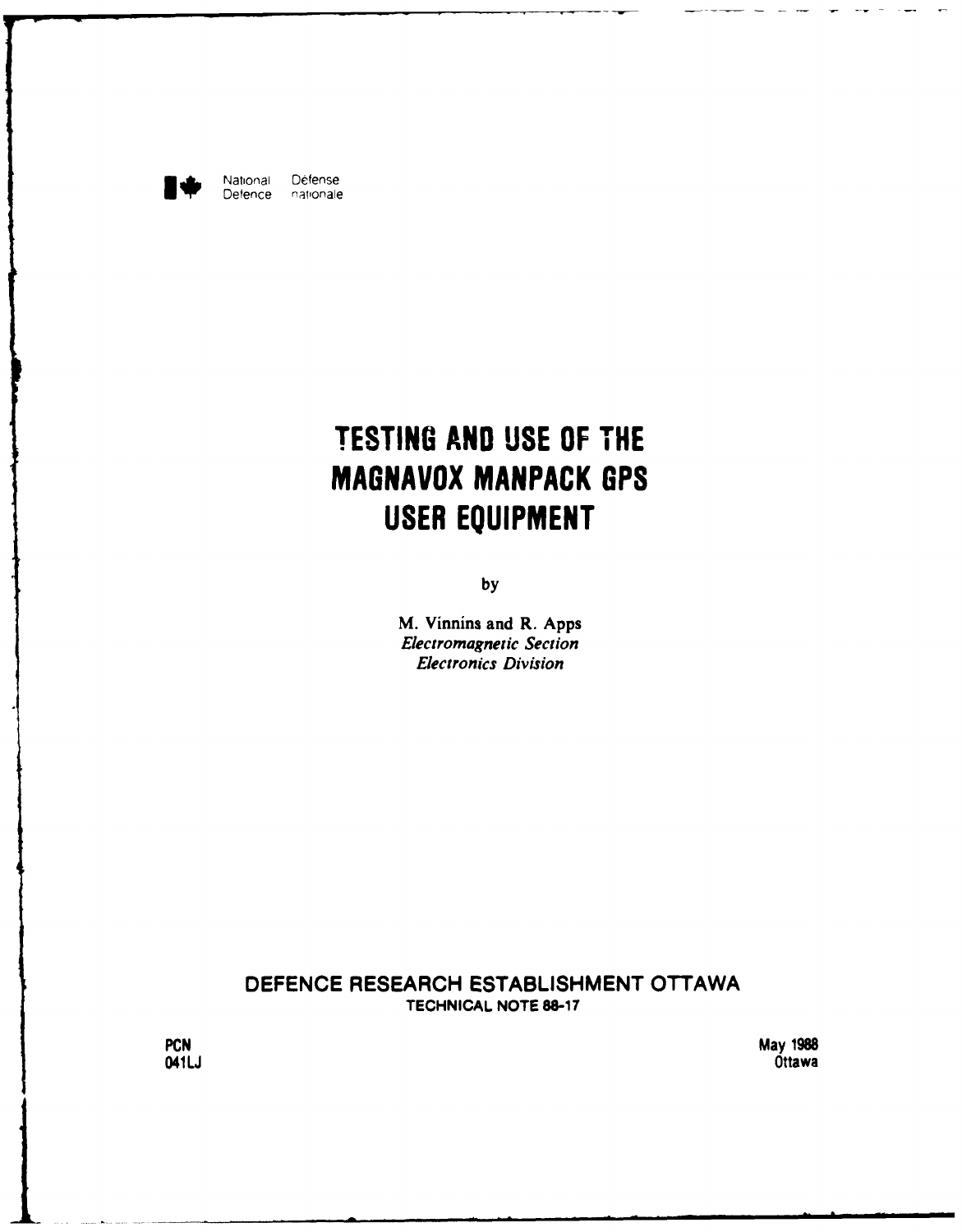#### ABSTRACT

ے

Since June 1985, Canada has employed the Magnavox GPS Manpack receivers in support of several programs. Primarily the set was used as a "reference" system during tests of the Primary Land Arctic Navigation System (PLANS) on board an **M117** armoured personnel carrier during field trials at CFB Petawawa in Nov. 1985 and Sept. 1986.  $\bar{1}n$ -addition, the set was employed in the same capacity during sea trials of the Marine Integrated Navigation System (MINS) off the west coast of Vancouver Island during Nov. 1986. During the sea trial, reference data was also being recorded from a Syledis shore-based reference system (2-5 metre accuracy). GPS Manpack data is compared to the Syledis data and results are contained in the report. All a series Andreas and the second  $\label{eq:2.1} \mathbb{E}\left[\left(\frac{2\pi}{\lambda}\right)^2\right] \leq \mathbb{E}\left[\left(\frac{2\pi}{\lambda}\right)^2\right] \leq \mathbb{E}\left[\left(\frac{2\pi}{\lambda}\right)^2\right] \leq \mathbb{E}\left[\left(\frac{2\pi}{\lambda}\right)^2\right] \leq \mathbb{E}\left[\left(\frac{2\pi}{\lambda}\right)^2\right] \leq \mathbb{E}\left[\left(\frac{2\pi}{\lambda}\right)^2\right] \leq \mathbb{E}\left[\left(\frac{2\pi}{\lambda}\right)^2\right] \leq \mathbb{E}\left[\left(\frac{2\pi$  $\label{eq:2} \mathcal{F}(\mathcal{F}) = \mathcal{F}(\mathcal{F}) \mathcal{F}(\mathcal{F}) \mathcal{F}(\mathcal{F})$ 

## RESUME

Depuis juin 1985, le Canada emploi les récepteurs GPS Manpack de Magnavox dans plusieurs programmes. Ils ont été principalement utilisés comme référence lors des tests du système principal de navigation terrestre dans l'arctique (Primary Iand Arctic Navigation System (PLANS)) à bord d'un véhicle blindé de type M117. Les essais ont eu lieu **A** la base des forces canadiennes **A** Petawawa en novembre 85 et septembre 86. Ces récepteurs ont aussi été utilisés lors des essais en mer du système intégré de navigation maritime (Marine Integrated Navigation System (MINS)). Les essais ont eu lieu près de L'île de Vancouver en novembre 86. Durant ces essais, un système de référence Syledis d'une précision de 2 à 5 metres a aussi été utilisé. Les données du récepteur Magnavox et du système de référence Syledis sont comparées et les résultats sont analysés dans ce rapport.



| Accession For         |  |
|-----------------------|--|
| - NTIS - GEALI        |  |
| ונות הותמ<br>П        |  |
| 门<br>Uran ced         |  |
| Justinie, Sich        |  |
|                       |  |
| ľу                    |  |
| <b>手引っしょう かいしくべぬ!</b> |  |
| <b>And Rubiliter</b>  |  |
| LIVE CONSTRUCTS       |  |
| Station L<br>Dist     |  |
|                       |  |
|                       |  |
|                       |  |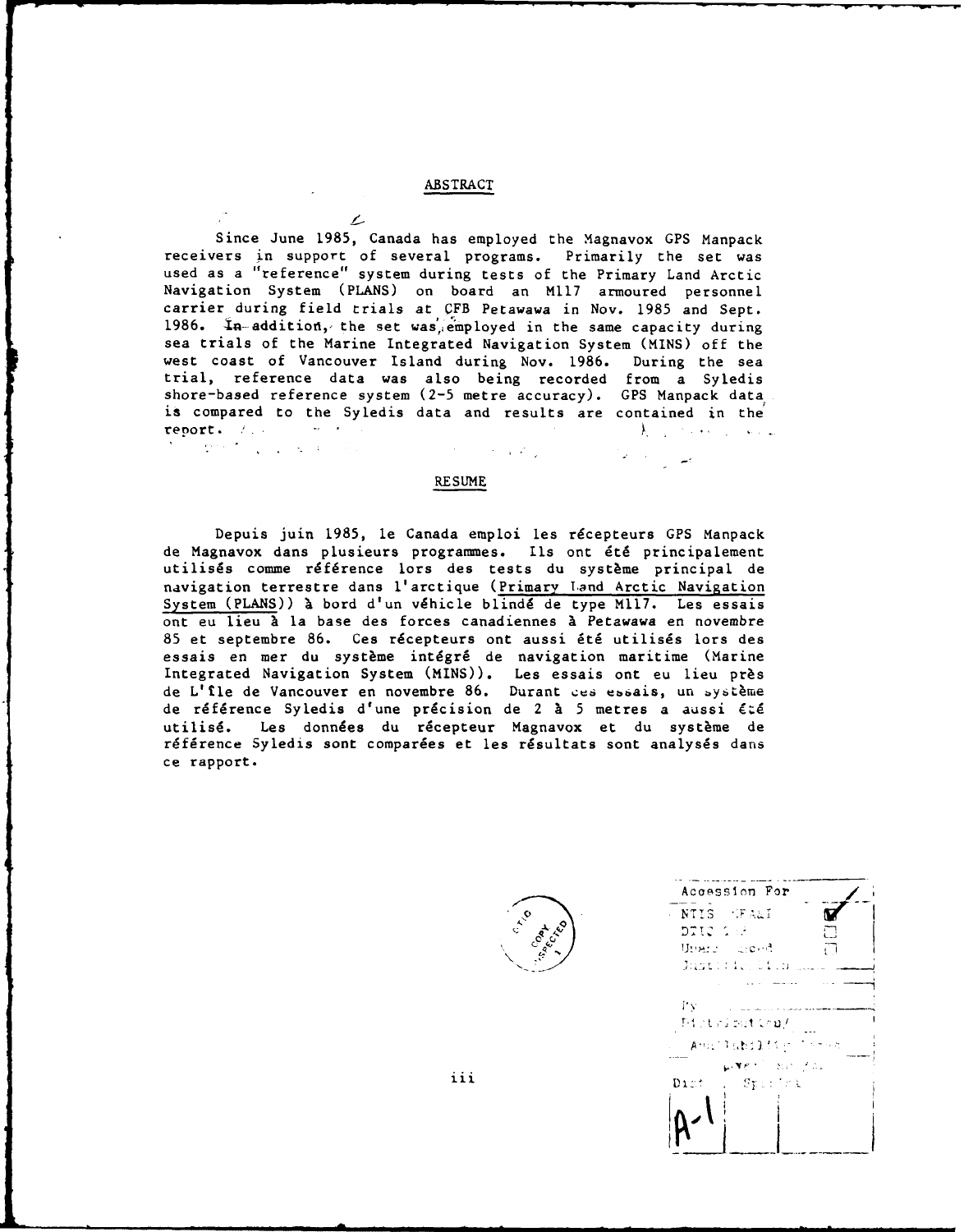# TABLE OF **CONTENTS**

# Page

| 1.0                              |   |
|----------------------------------|---|
| 1.1 Background 1                 |   |
| 1.2 User Equipment Description 1 |   |
| Tests and Results 4<br>2.0       |   |
| 2.1 Land Tests                   | 4 |
| 2.2 Sea Tests                    | 9 |
| 3.0                              |   |

 $\overline{a}$ 

€

 $\hat{\mathbf{v}}$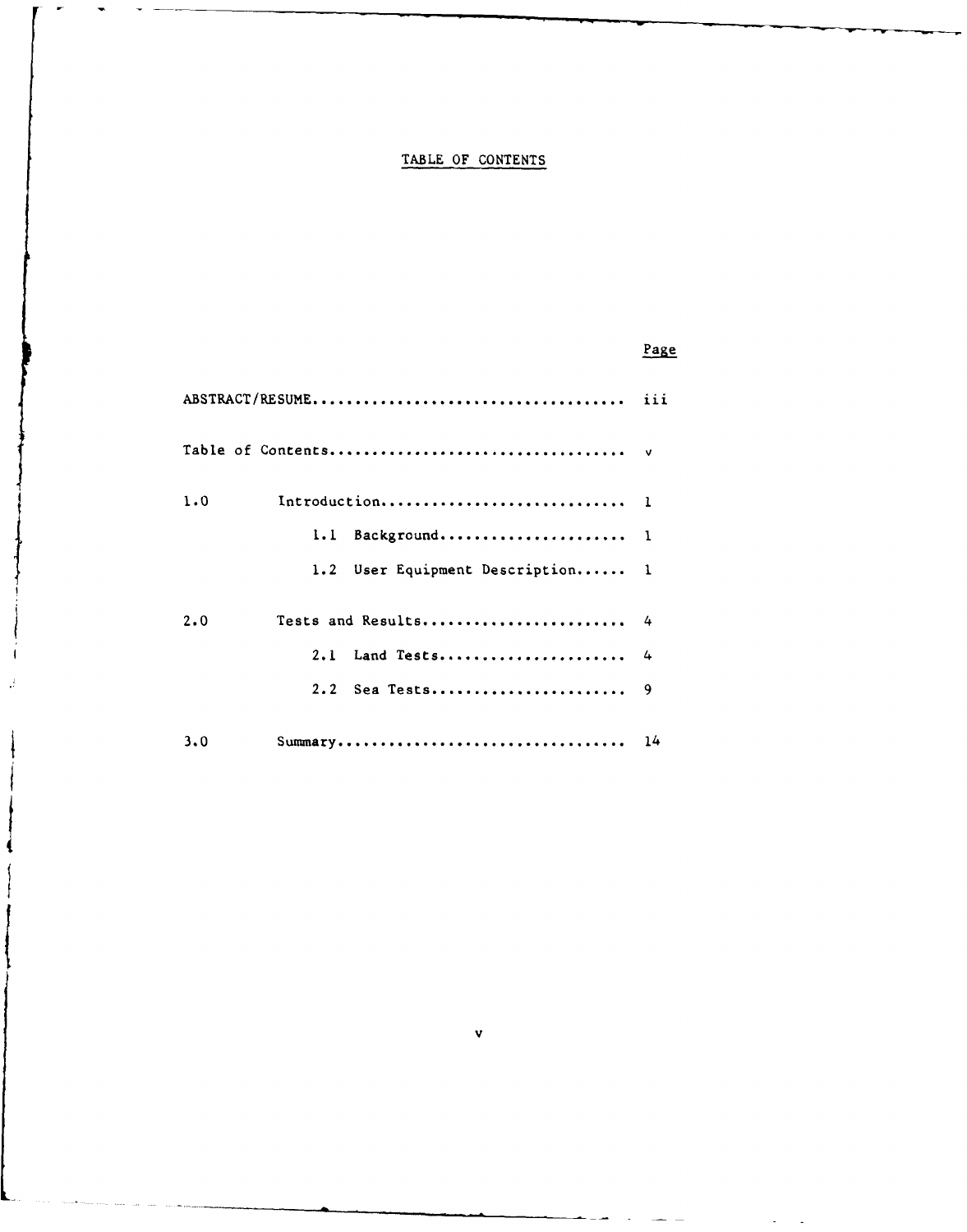# TESTING AND USE OF THE MAGNAVOX MANPACK **GPS** USER EQUIPMENT

## 1.0 INTRODUCTION

#### **1.1** BACKGROUND

Under the Air Standardization Coordinating Committee (ASCC), Test Project Agreement TPA 839-53, Canada has had the loan of two Phase I, Magnavox Manpack Global Positioning System (GPS) receivers from June 1985 until December 1987.

During the period of this loan, the receivers have been employed in many applications including use as a 'reference' system during trials on a Primary Land Arctic Navigation System (PLANS) for tracked vehicles and a Marine Integrated Navigation System (MINS). In addition, numerous demonstrations to DND personnel were conducted showing the precision capabilities and potential of the Global Positioning System.

#### 1.2 USER EQUIPMENT DESCRIPTION

The Phase I Magnavox Manpack **GPS** User Equipment is a single channel P-Code receiver intended for low dynamics applications; backpack, jeep, truck or tracked vehicle.

Performance specifications for the set are contained in Table **1-I** (excerpted from the Operator's Manual for the Manpack /Vehicle Navigation Set, September, 1978).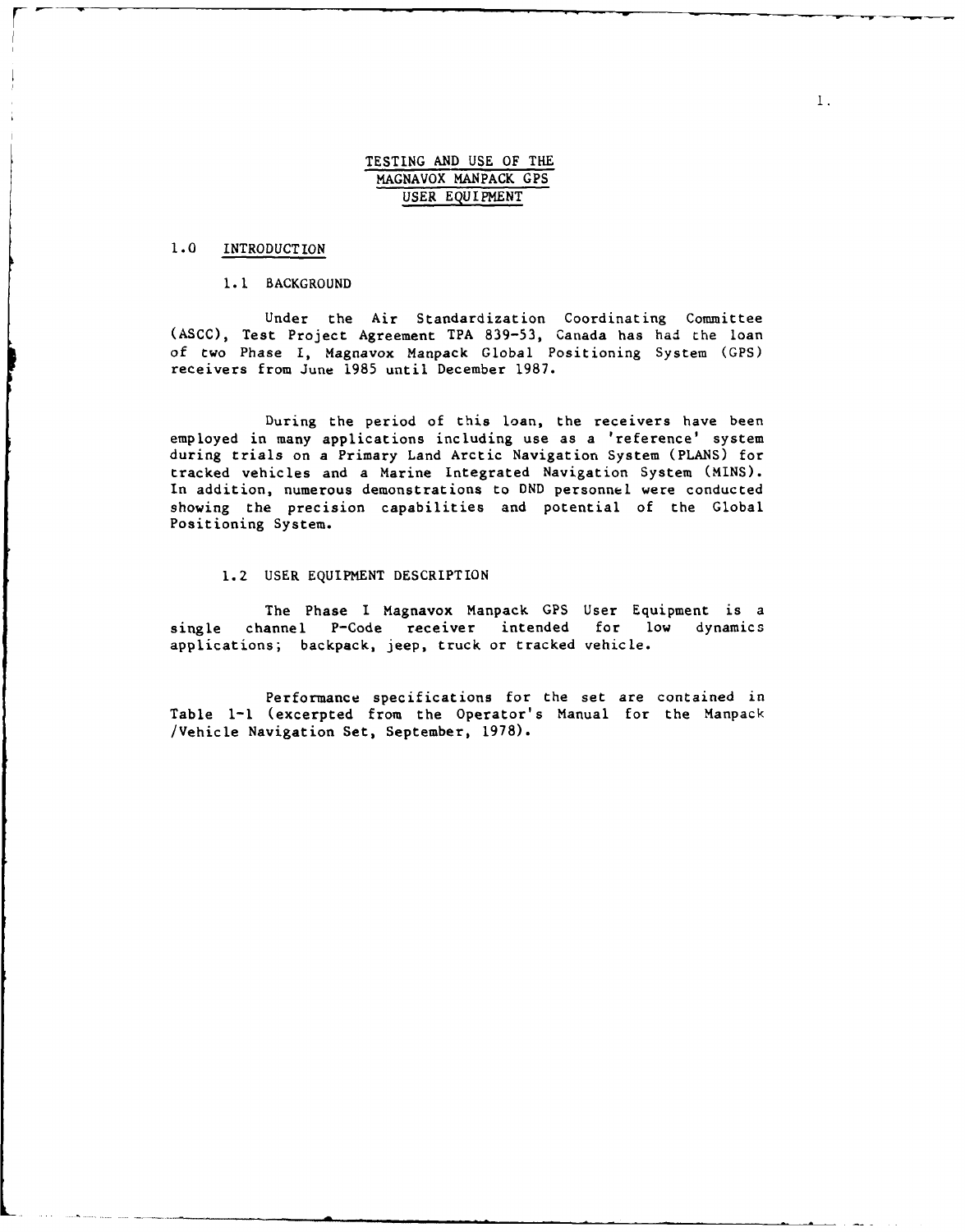# Table **1-I**

# PERFORMANCE SPECIFICATIONS

| Parameters                   | Characteristics                                                                                                      |
|------------------------------|----------------------------------------------------------------------------------------------------------------------|
| ENVIRONMENTAL                |                                                                                                                      |
| Temperature<br>Operating     | $-20^0$ to $+55^0$ C (vehicle),<br>0 <sup>0</sup><br>to 55 <sup>0</sup> C for 6 hours (battery)                      |
| Storage                      | $-40^0$ to $+71^0$ C (no batteries)                                                                                  |
| Relative humidity            | 95% ( $0^0$ to 55 <sup>0</sup> C)                                                                                    |
| Altitude<br>Operating        | $-300$ to 4,500 meters                                                                                               |
| Temporary storage (24 hours) | $-300$ to 15,000 meters                                                                                              |
| Vibration                    | $5.5$ to 200 Hz                                                                                                      |
| PHYSICAL                     |                                                                                                                      |
| Weight                       | 9.3 kilograms (not including<br>remote cables, batteries,<br>$\circ$ r<br>radio $I/0$ )                              |
| Dimensions                   |                                                                                                                      |
| Height<br>Width<br>Depth     | 89.0 centimeters<br>(including)<br>antenna/preamplifier)<br>32.1 centimeters<br>19.6 centimeters                     |
| Volume                       | Less than 20,000 cubic centimeters                                                                                   |
| OPERATIONAL                  |                                                                                                                      |
| Input signal levels          | -163 to -150 dBw L <sub>1</sub> 1575.42 MHz<br>$-166$ to $-150$ dBw L <sub>2</sub> 1227.60 MHz                       |
| Maximum dynamics             |                                                                                                                      |
| Velocity                     |                                                                                                                      |
| Manpack<br>Vehicle           | 10 meters per second<br>(108)<br>30<br>meters<br>per<br>second<br>kilometers per hour, CDU displays<br>up to 99 KMH) |

ī.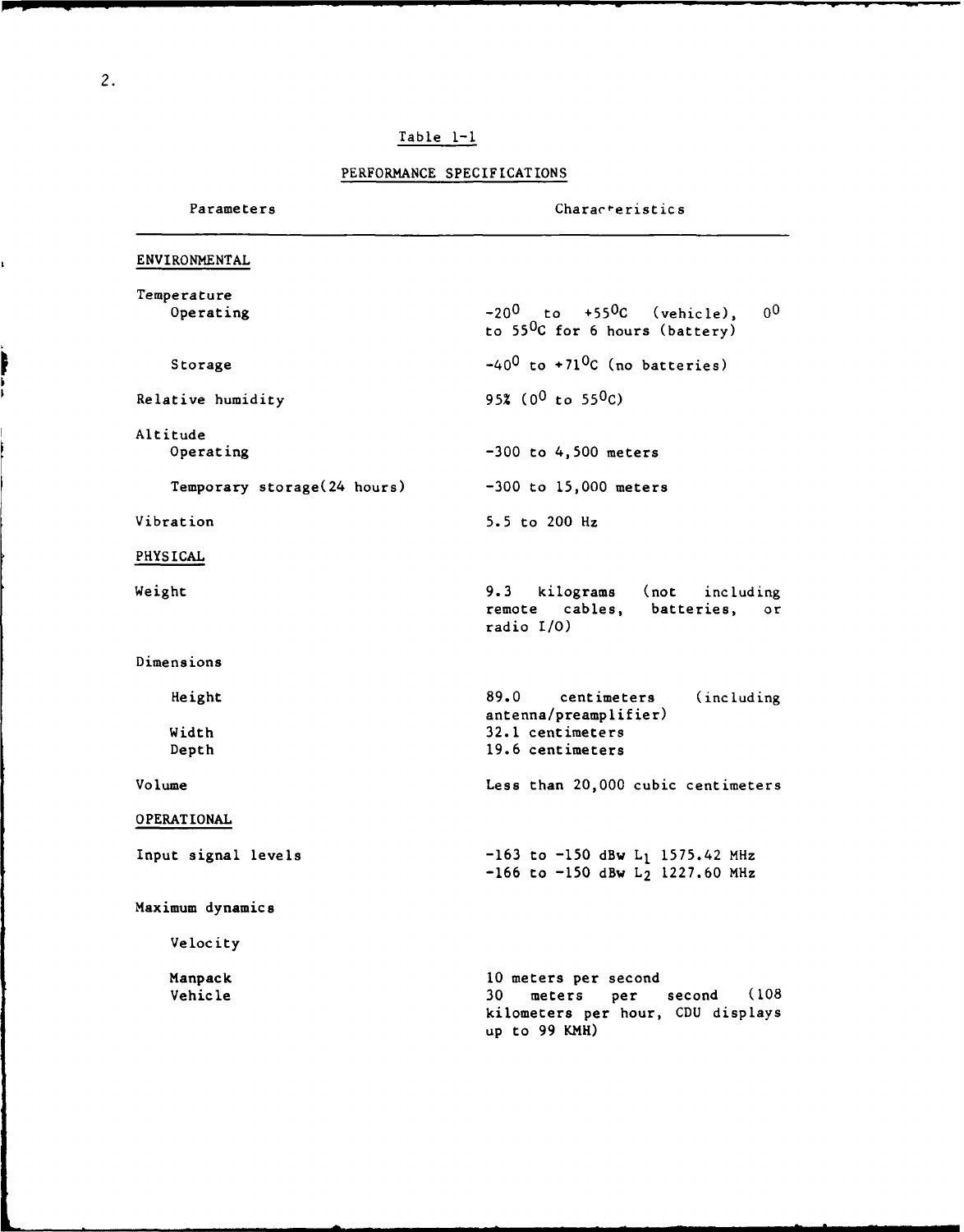ŀ

# Parameters Characteristics

Acceleration Manpack 2.5 meters per second for 4 seconds Vehicle 6.0 meters per second for 4 seconds Antenna coverage and the Reception of satellite signals more than **100** above horizon Equipment stabilization period Less than 15 minutes from turn-on to the start of data acquisition between  $-20^0$  and  $55^0C$ RF signal input frequencies L1 1.57542 GHz<br>L2 1.22760 GHz L2 1.22760 GHz Signal propagation delay error Measurement error of ionospheric signal delay less than 5 meters Fix accuracy Horizontal stationary (dynamic) 15 meters **(50** meters) Vertical stationary (dynamic) 24 meters (50 meters) Pseudorange measurement accuracy P-signal **1.8** meters C/A-signal **18** meters Jamming-to-signal power ratio Up to 40 dB Data recovery Undetected bit error rate less than .00001 with jamming-to-signal ratio of 40 dB Time-to-first-fix Normal acquisition mode Less than 300 seconds Direct acquisition mode Less than 480 seconds Time-to-subsequent-fix 20 seconds Digital output signal 1.2 kilobits per second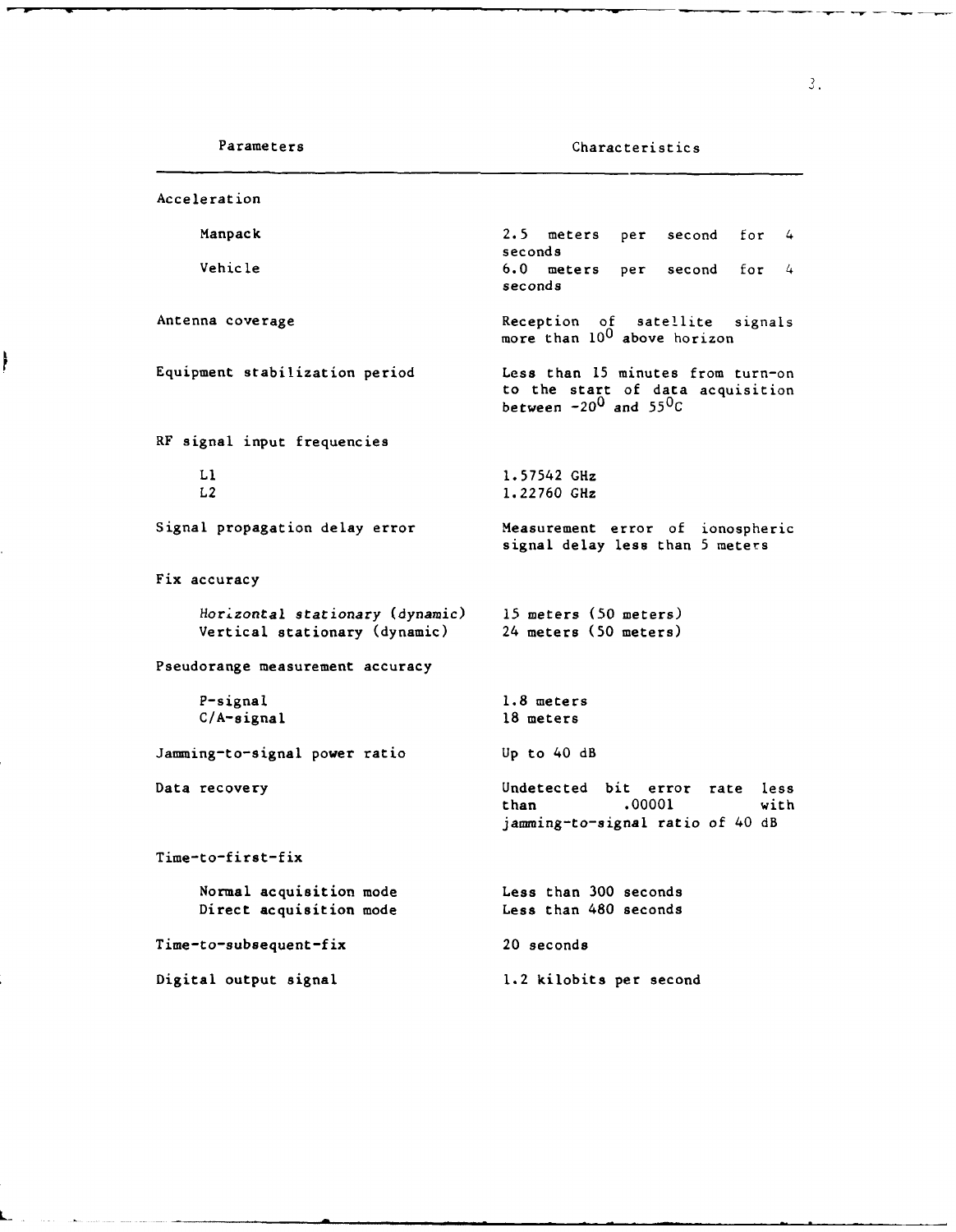#### 2.0 TESTS AND RESULTS

# 2.1 LAND TESTS

During 1985 and 1986, DREO expended a great deal of effort in the development and testing of a Primary Land Arctic Navigation System (PLANS); an integrated navigation system for tracked vehicles operation in the far north.

Initial tests were carried out at CFB Petawawa near Pembroke, Ontario. The test system consisted of a 40 mile route through secondary roads and rough terrain along which survey markers with metal retroreflectors were installed. An infrared detector mounted on the side of the (armoured personnel carrier) testbed provided a time mark/interrupt whenever a retroreflector was passed along the route. The known position of the retroreflector was then compared to the PLANS position solution to evaluate system performance.

Since no formal survey positions existed within the test area (extremely rugged terrain prevented the conduct of a formal survey for practical reasons), it was decided to employ the GPS manpack to determine the 'survey' positions. The receiver was transported to each desired reference position, initialized and allowed to settle for 5 to **10** minutes while numerous position calculations were recorded. From this data, a 'best estimate' of position was determined. This, then, was considered the 'reference' position for test purposes. The accuracy of GPS alone was considered sufficient for the testing of PLANS since the PLANS performance specificiation is 150 meters (CEP) ( an order of magnitude below GPS specifications).

Tests were carried out in November 1985 and September 1986.

Table 2-i contains test data from one 'run' comparing GPS and PLANS latitude. Figure 2-1 is a plot of GPS and PLANS latitude. The corresponding longitude data is contained in Table 2-2 and Figure 2-2.

 $\overline{4}$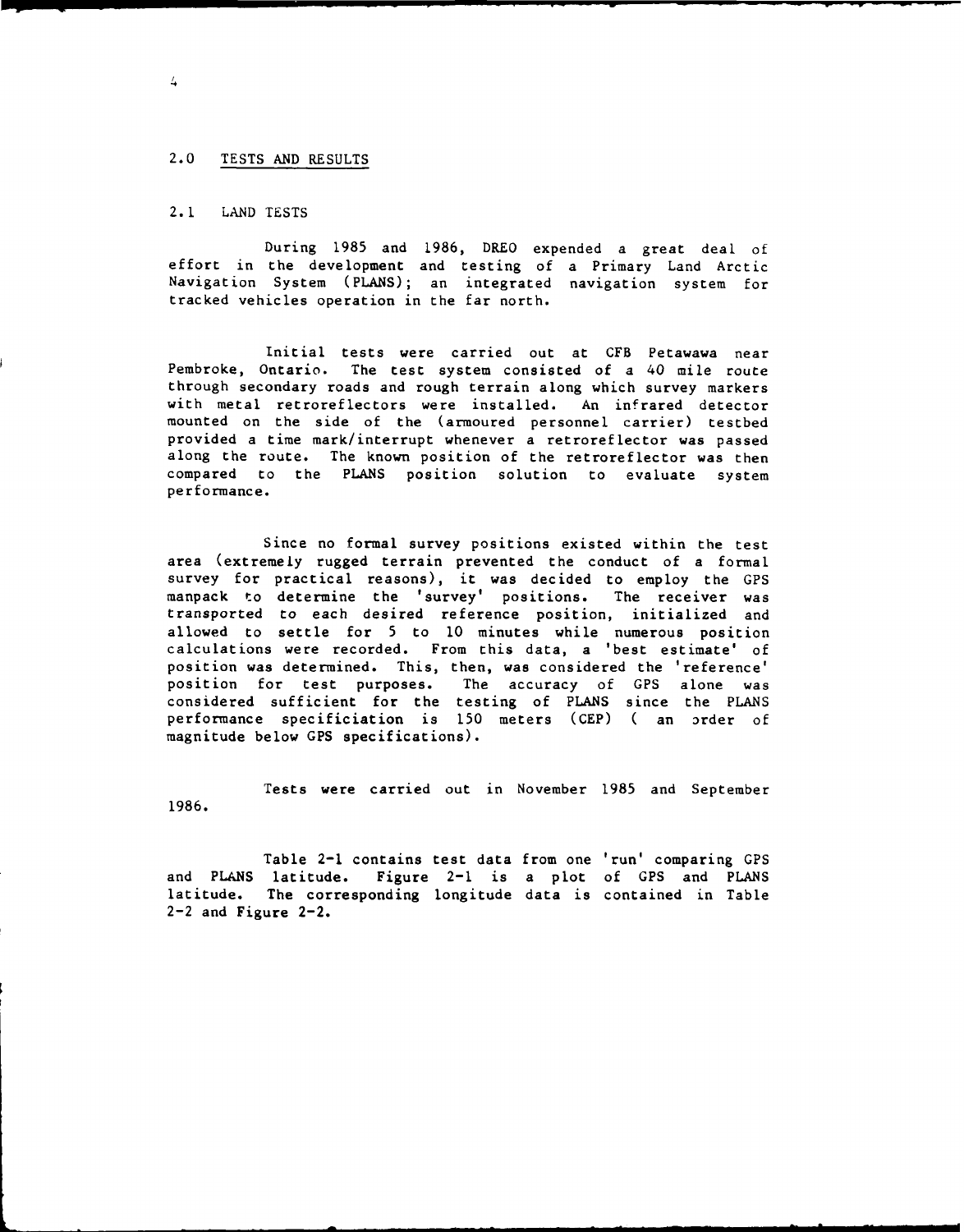| REF. | GPS LAT. | PLANS LAT. | DELTA LAT. |
|------|----------|------------|------------|
| NO.  | DEG.     | DEG.       | DEG.       |
|      |          |            |            |
| 1    | 45.8976  | 45.8976    | 0.000031   |
| 3    | 45.9300  | 45.9294    | 0.000644   |
| 4    | 45.9448  | 45.9441    | 0.000713   |
| 6    | 45.9570  | 45.9562    | 0.000861   |
| 7    | 45.9498  | 45.9489    | 0.000941   |
| 9    | 45.9522  | 45.9518    | 0.000433   |
| 10   | 45.9496  | 45.9491    | 0.000521   |
| 11   | 45.9566  | 45.9555    | 0.001105   |
| 12   | 45.9519  | 45.9508    | 0.001059   |
| 13   | 45.9486  | 45.9475    | 0.001067   |
| 14   | 45.9375  | 45.9360    | 0.001470   |
| 15   | 45.9226  | 45.9211    | 0.001531   |
| 16   | 45.9014  | 45.8992    | 0.002261   |
| 17   | 45.8876  | 45.8850    | 0.002657   |
| 18   | 45.8694  | 45.8702    | -0.000799  |
| 19   | 45.8644  | 45.8614    | 0.003002   |
| 21   | 45.8716  | 45.8690    | 0.002633   |
| 22   | 45.8744  | 45.8726    | 0.001838   |

PLANS TRIAL SEPT. 1986

 $\sim$   $\sim$ 

Table 2 - **I PLANS** VS **GPS MANPACK** LATITUDE DIFFERENCE

 $\frac{1}{2}$  $\mathbf{I}$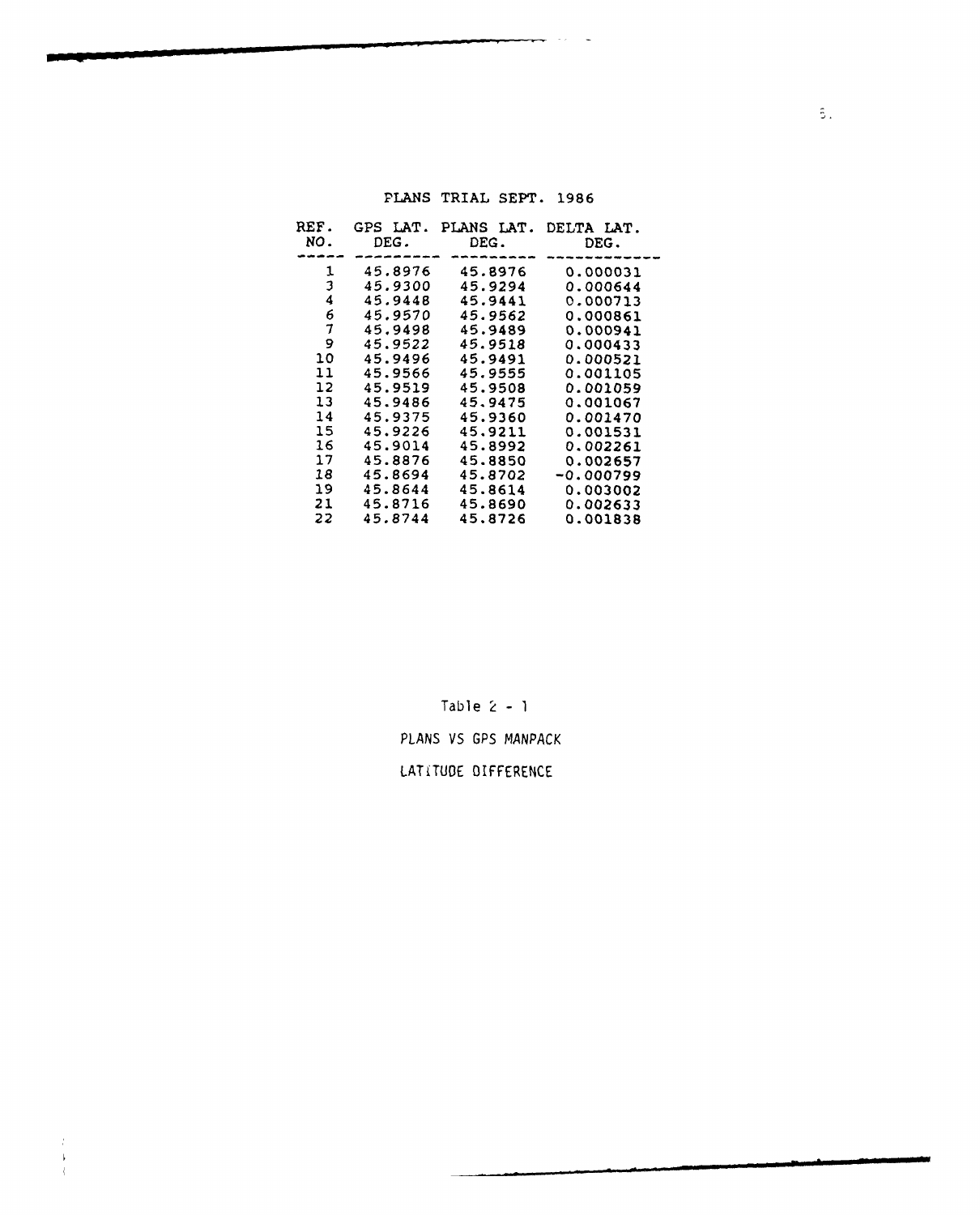

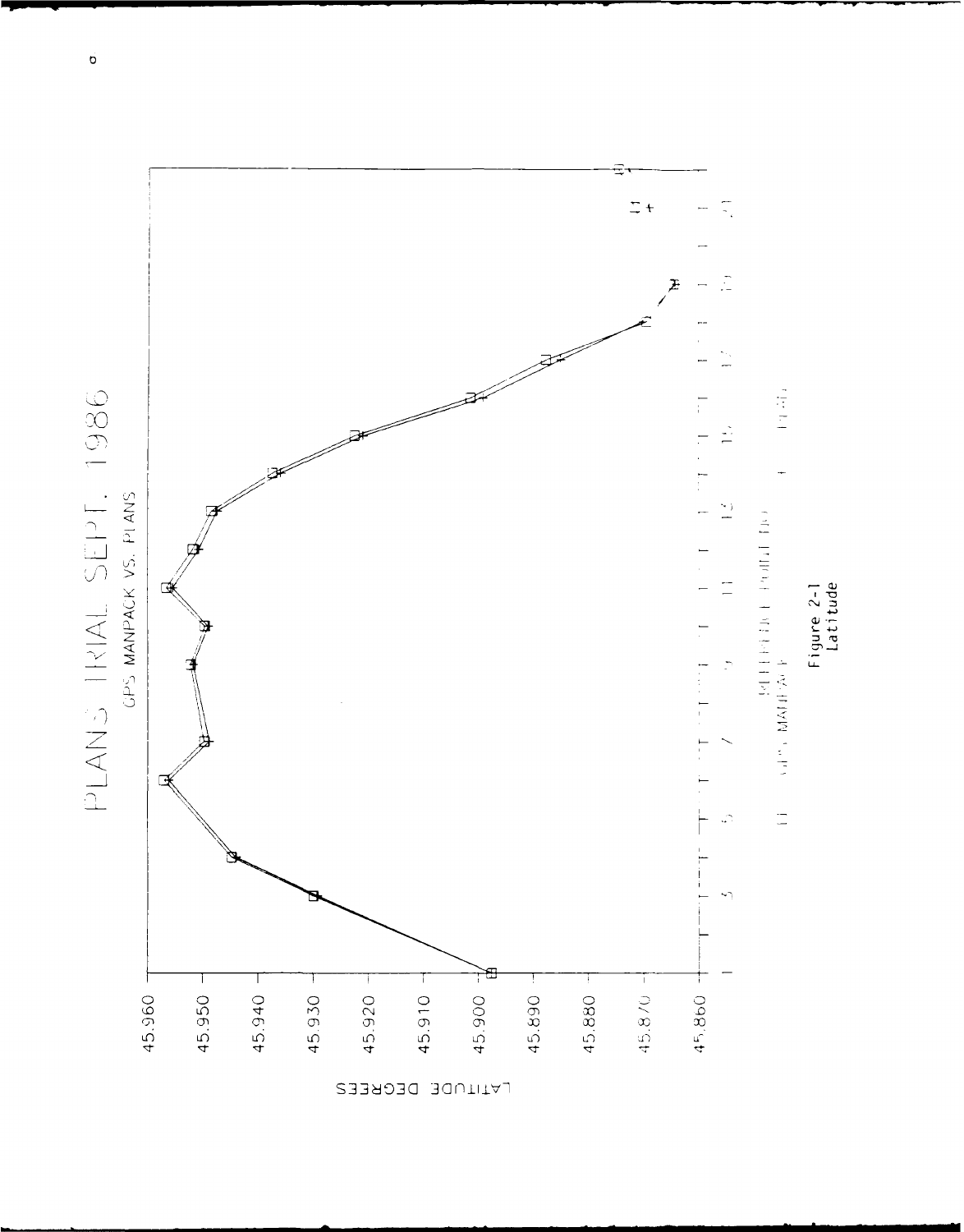| REF. | GPS LONG. |         | PLANS LONG DELTA LONG. |
|------|-----------|---------|------------------------|
| NO.  | DEG.      | DEG.    | DEG.                   |
|      |           |         |                        |
| ı    | 77.3176   | 77.3178 | -0.000119              |
| 3    | 77.3334   | 77.3331 | 0.000303               |
| 4    | 77.3491   | 77.3491 | -0.000036              |
| 6    | 77.3862   | 77.3863 | $-0.000113$            |
| 7    | 77.4124   | 77.4126 | -0.000197              |
| 9    | 77.4589   | 77.4595 | -0.000507              |
| 10   | 77.4786   | 77.4791 | -0.000546              |
| 11   | 77.5003   | 77.5005 | $-0.000276$            |
| 12   | 77.5246   | 77.5250 | -0.000381              |
| 13   | 77.5487   | 77.5489 | $-0.000222$            |
| 14   | 77.5590   | 77.5592 | -0.000153              |
| 15   | 77.5561   | 77.5562 | $-0.000088$            |
| 16   | 77 5594   | 77.5595 | -0.000158              |
| 17   | 77.5465   | 77.5459 | 0.000567               |
| 18   | 77.5284   | 77.5307 | -0.002265              |
| 19   | 77.5071   | 77.5085 | -0.001341              |
| 21   | 77.4614   | 77.4631 | -0.001707              |
| 22   | 77.4276   | 77.4301 | -0.002565              |

PLANS TRIAL SEPT. 1986

 $\sim 7\%$ 

Table 2 - 2 PLANS VS GPS MANPACK

LONGITUDE DIFFERENCE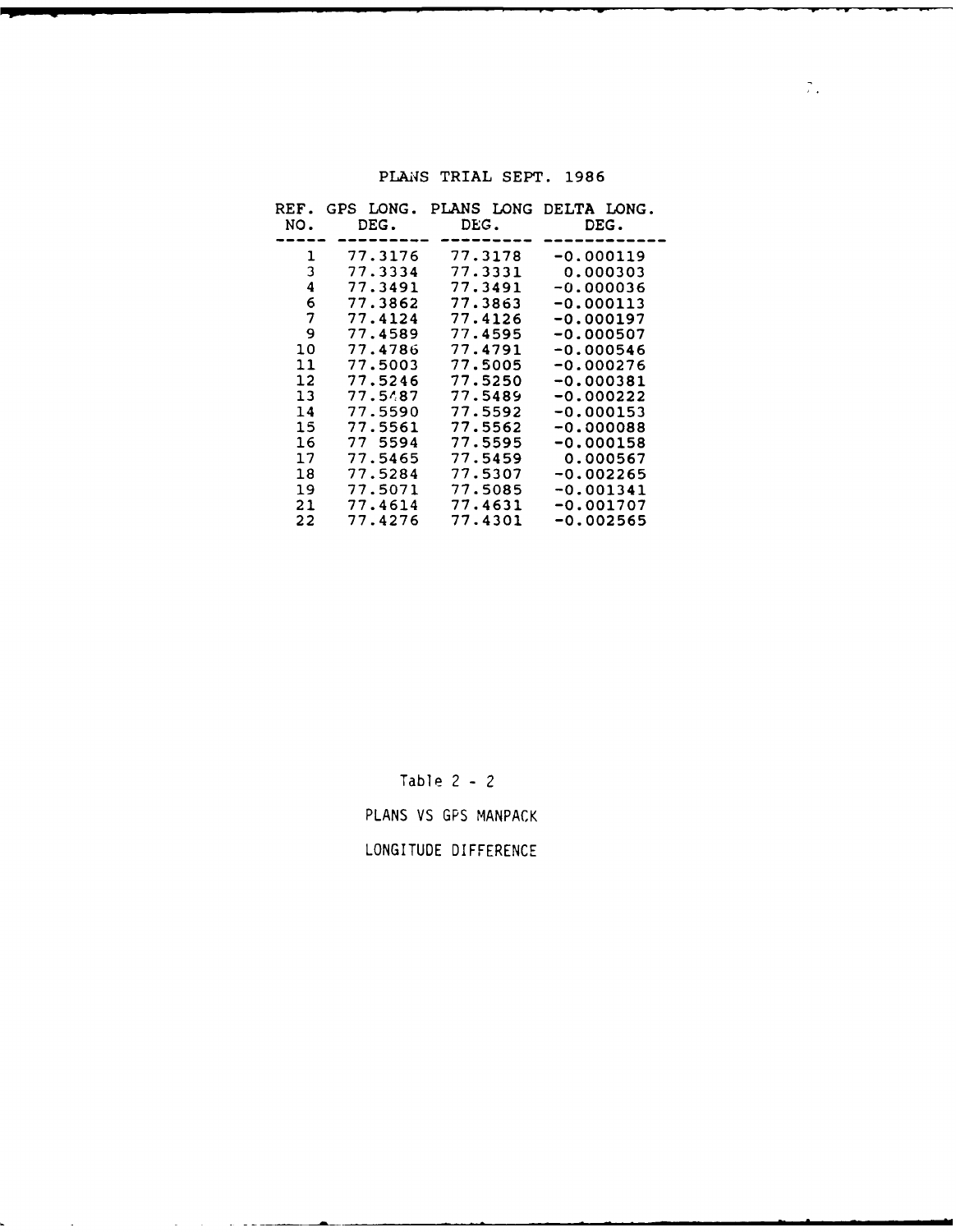PLANS IRIAL SEPT. 1986



 $\beta$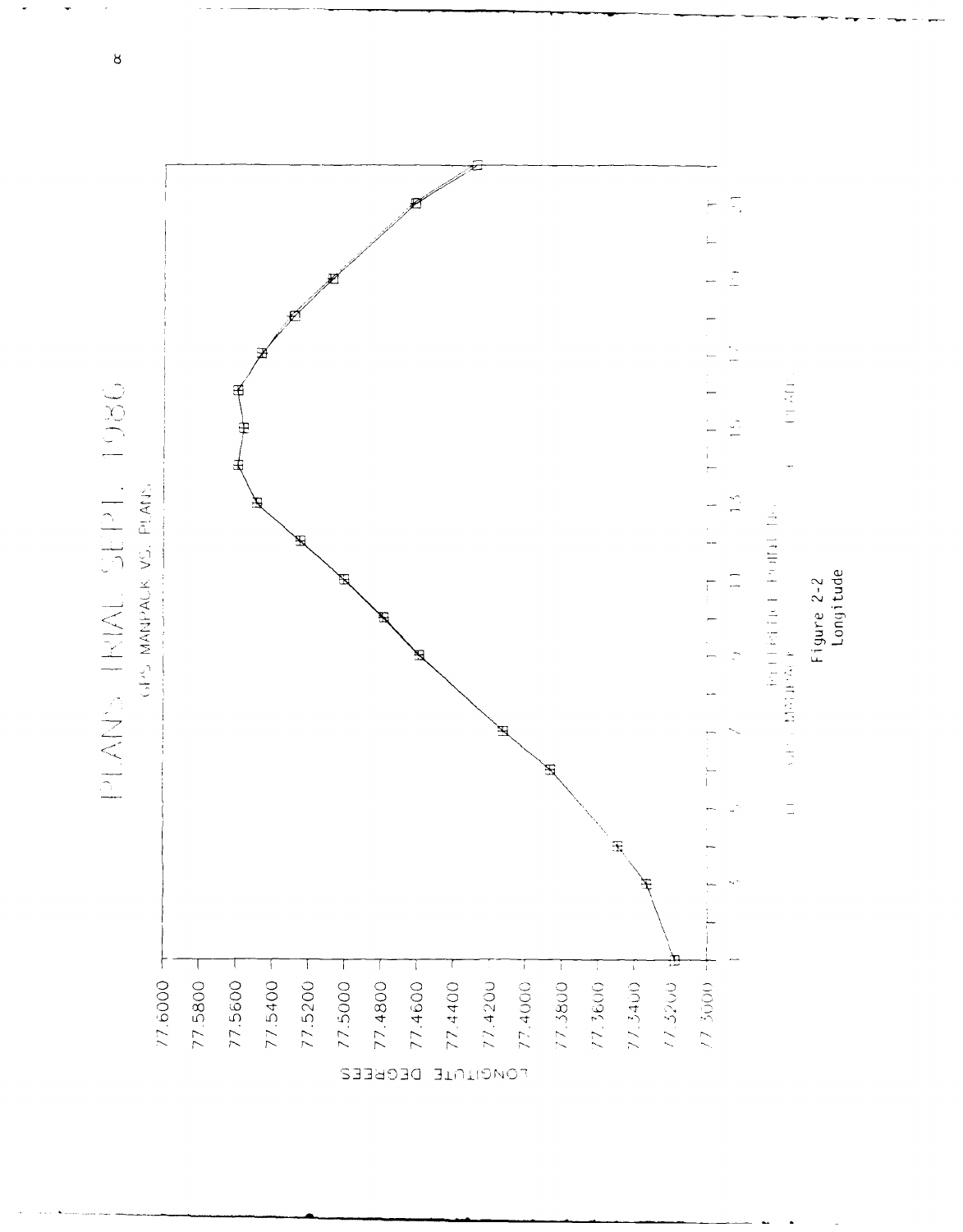## 2.2 SEA TESTS

Since 1982, extensive sea trials have been carried out on the DREO-developed Marine Integrated Navigation System (MINS). Trials have been carried out on both the Atlantic and Pacific coasts of Canada and numerous shore based reference systems have been employed including MAXITRAN, MINIRANGER and SYLEDIS. System accuracies (after post-processing ) are estimated at 2-5 meters CEP.

On numerous occasions, the GPS manpack was employed during sea trials both as a system under test as well as an informal 'check' on reference system performance.

Over 150 Hours of GPS manpack data during sea trials has been collected. A typical plot of GPS versus a reference system (in this case, SYLEDIS) is shown in Figure **2-3** and Figure 2-4. The data is contained in Tables 2-3 and 2-4. Typical performance is 22 meters (95%).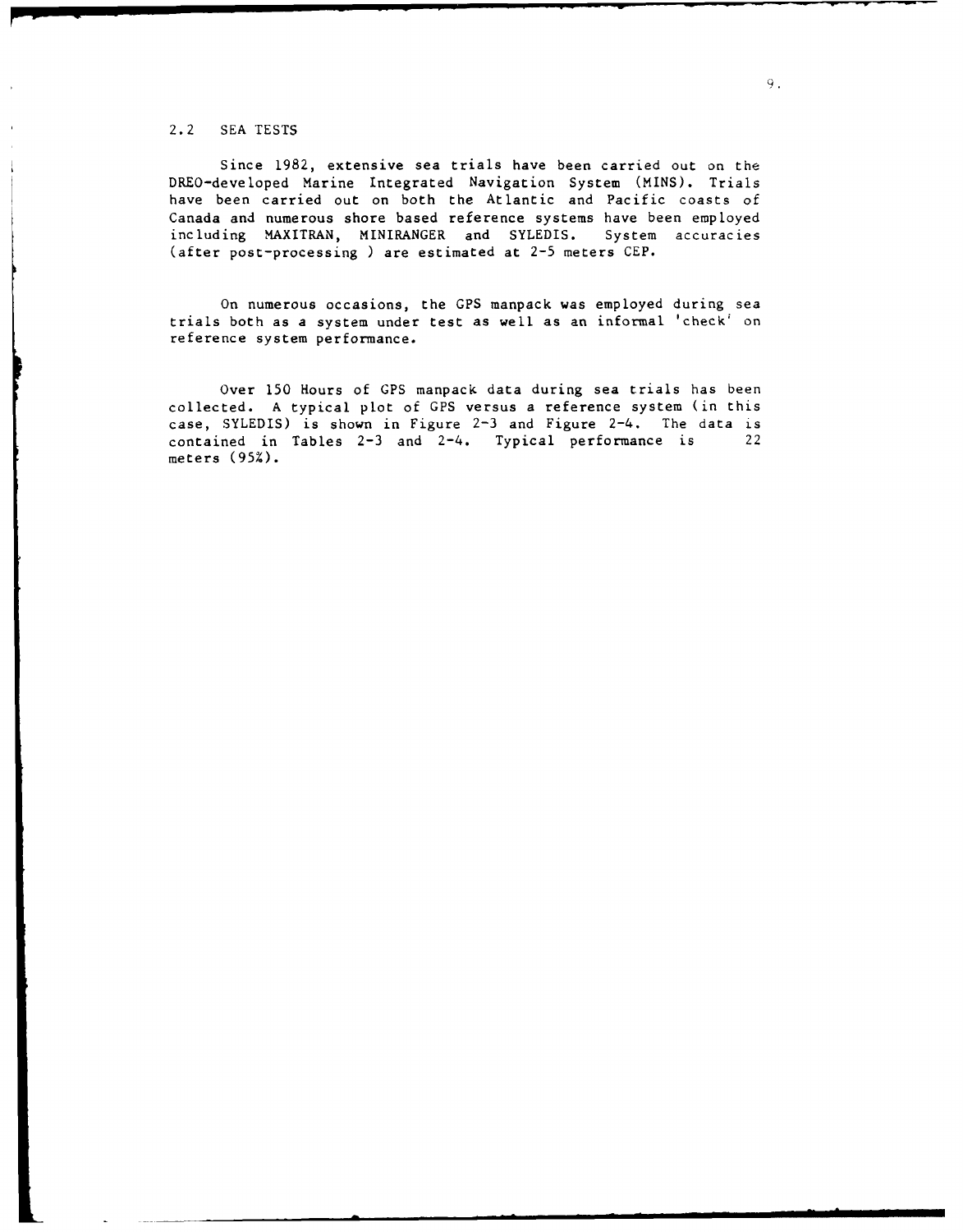

 $\overline{10}$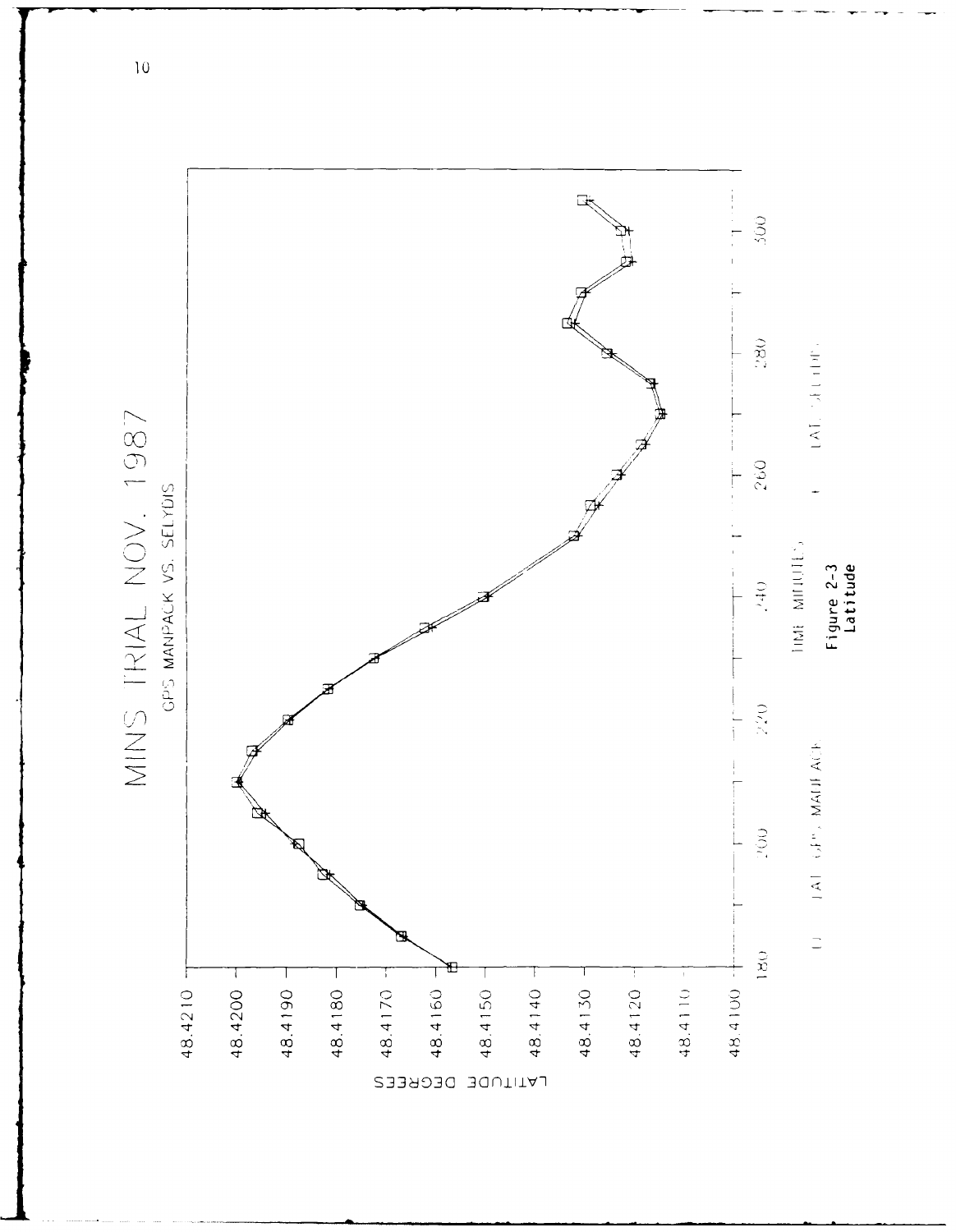

 $\mathcal{W}$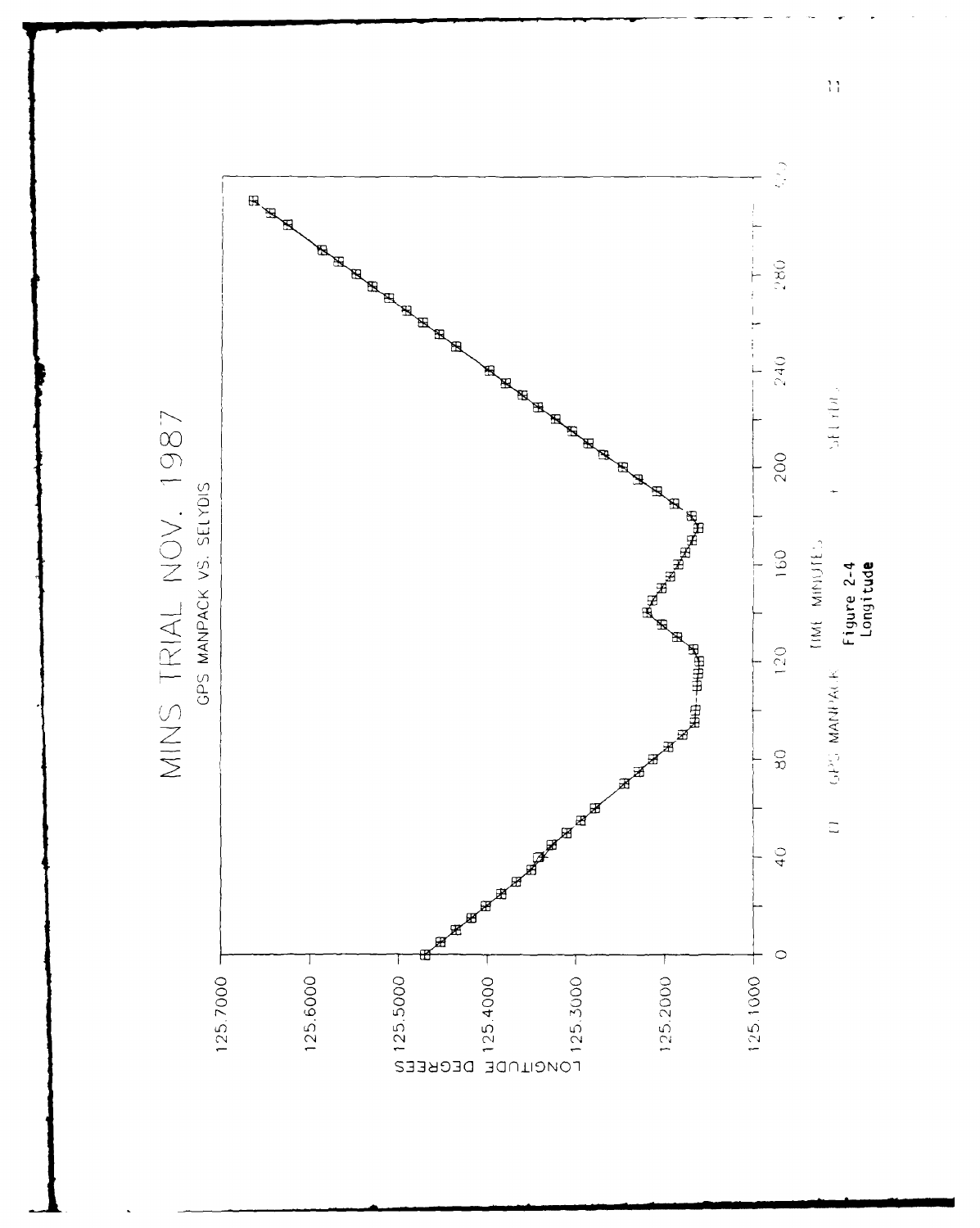MINS TRIAL NOV. 1987

| <b>TIME</b><br>MIN. | GPS LAT.<br>DEG.   | SEL LAT.<br><b>DEG</b> | <b>DELTA</b><br>LAT. DEG.   | TIME<br>MIN. | GPS LAT.<br>DEG.   | SEL LAT.<br><b>DEG</b> | <b>DELTA</b><br>LAT. DEG.            |
|---------------------|--------------------|------------------------|-----------------------------|--------------|--------------------|------------------------|--------------------------------------|
| $\circ$             | 48.7382            | 48.7374                | 0.000747                    | 250          | 48.4132            | 48.4131                | 0.000086                             |
| 5                   | 48.7305            | 48.7302<br>48.7229     | 0.000353                    | 255          | 48.4129<br>48.4123 | 48.4127<br>48.4122     | 0.000172<br>0.000103                 |
| 10<br>15            | 48.7235<br>48.7158 | 48.7151                | 0.000608<br>0.000711        | 260<br>265   | 48.4118            | 48.4117                | 0.000097                             |
| 20                  | 48.7079            | 48.7075                | 0.000425                    | 270          | 48.4114            | 48.4114                | 0.000050                             |
| 25                  | 48.7006            | 48.7000                | 0.000597                    | 275          | 48.4116            | 48.4116                | 0.000061                             |
| 30                  | 48.6930            | 48.6922                | 0.000750                    | 280          | 48.4125            | 48.4124                | 0.000114                             |
| 35                  | 48.6848            | 48.6846                | 0.000142                    | 285          | 48.4133            | 48.4132                | 0.000156                             |
| 40                  | 48.6760            | 48.6760                | -0.000011                   | 290          | 48.4131            |                        | 48.4130 0.000106                     |
| 45                  | 48.6664            | 48.6660<br>48.6580     | 0.000375<br>0.000389        | 295<br>300   | 48.4121<br>48.4123 |                        | 48.4120 0.000133<br>48.4121 0.000169 |
| 50<br>55            | 48.6584<br>48.6508 | 48.6505                | 0.000267                    | 305          | 48.4130            |                        | 48.4129 0.000147                     |
| 60                  | 48.6432            | 48.6428                | 0.000375                    |              |                    |                        |                                      |
| 70                  | 48.6278            | 48.6274                | 0.000442                    |              |                    |                        |                                      |
| 75                  | 48.6201            | 48.6198                | 0.000389                    |              |                    |                        |                                      |
| 80                  | 48.6123            | 48.6119                | 0.000414                    |              |                    |                        |                                      |
| 85                  | 48.6043            | 48.6040                | 0.000353                    |              |                    |                        |                                      |
| 90                  | 48.5961<br>48.5868 | 48.5957<br>48.5863     | 0.000319<br><b>0.000481</b> |              |                    |                        |                                      |
| 95<br>100           | 48.5749            | 48.5743                | 0.000597                    |              |                    |                        |                                      |
| 110                 | 48.5499            | 48.5493                | 0.000614                    |              |                    |                        |                                      |
| 115                 | 48.5371            | 48.5365                | 0.000586                    |              |                    |                        |                                      |
| 120                 | 48.5247            | 48.5241                | 0.000633                    |              |                    |                        |                                      |
| 125                 | 48.5162            | 48.5161                | 0.000092                    |              |                    |                        |                                      |
| 130                 | 48.5121            | 48.5120                | <b>0.000078</b>             |              |                    |                        |                                      |
| 135                 | 48.5084            | 48.5082                | 0.000211                    |              |                    |                        |                                      |
| 140<br>145          | 48.5040<br>48.4928 | 48.5034<br>48.4923     | 0.000528<br>0.000458        |              |                    |                        |                                      |
| 150                 | 48.4810            | 48.4807                | <b>0.000286</b>             |              |                    |                        |                                      |
| 155                 | 48.4695            | 48.4692                | 0.000283                    |              |                    |                        |                                      |
| 160                 | 48.4586            | 48.4580                | 0.000586                    |              |                    |                        |                                      |
| 165                 | 48.4469            | 48.4463                | 0.000583                    |              |                    |                        |                                      |
| 170                 | 48.4350            | 48.4344                | 0.000608                    |              |                    |                        |                                      |
| 175                 | 48.4225            | 48.4225                | $-0.000033$                 |              |                    |                        |                                      |
| 180                 | 48.4157            | 48.4157                | $-0.000028$                 |              |                    |                        |                                      |
| 185<br>190          | 48.4167<br>48.4175 | 48.4167<br>48.4175     | 0.000042<br><b>0.000058</b> |              |                    |                        |                                      |
| 195                 | 48.4183            | 48.4181                | 0.000144                    |              |                    |                        |                                      |
| 200                 | 48.4188            | 48.4189                | $-0.000106$                 |              |                    |                        |                                      |
| 205                 | 48.4196            | 48.4194                | 0.000161                    |              |                    |                        |                                      |
| 210                 | 48.4200            | 48.4200                | <b>0.000036</b>             |              |                    |                        |                                      |
| 215                 | 48.4197            | 48.4196                | 0.000106                    |              |                    |                        |                                      |
| 220                 | 48.4190            | 48.4189                | <b>0.000039</b>             |              |                    |                        |                                      |
| 225                 | 48.4182            | 48.4182                | 0.000017                    |              |                    |                        |                                      |
| 230                 | 48.4173            | 48.4172<br>48.4161     | 0.000031<br>0.000153        |              |                    |                        |                                      |
| 235<br>240          | 48.4162<br>48.4150 | 48.4149                | 0.000108                    |              |                    |                        |                                      |
|                     |                    |                        |                             |              |                    |                        |                                      |

# Table 2 - 3

MINS VS GPS MANPACK LATITUDE DIFFERENCE

12.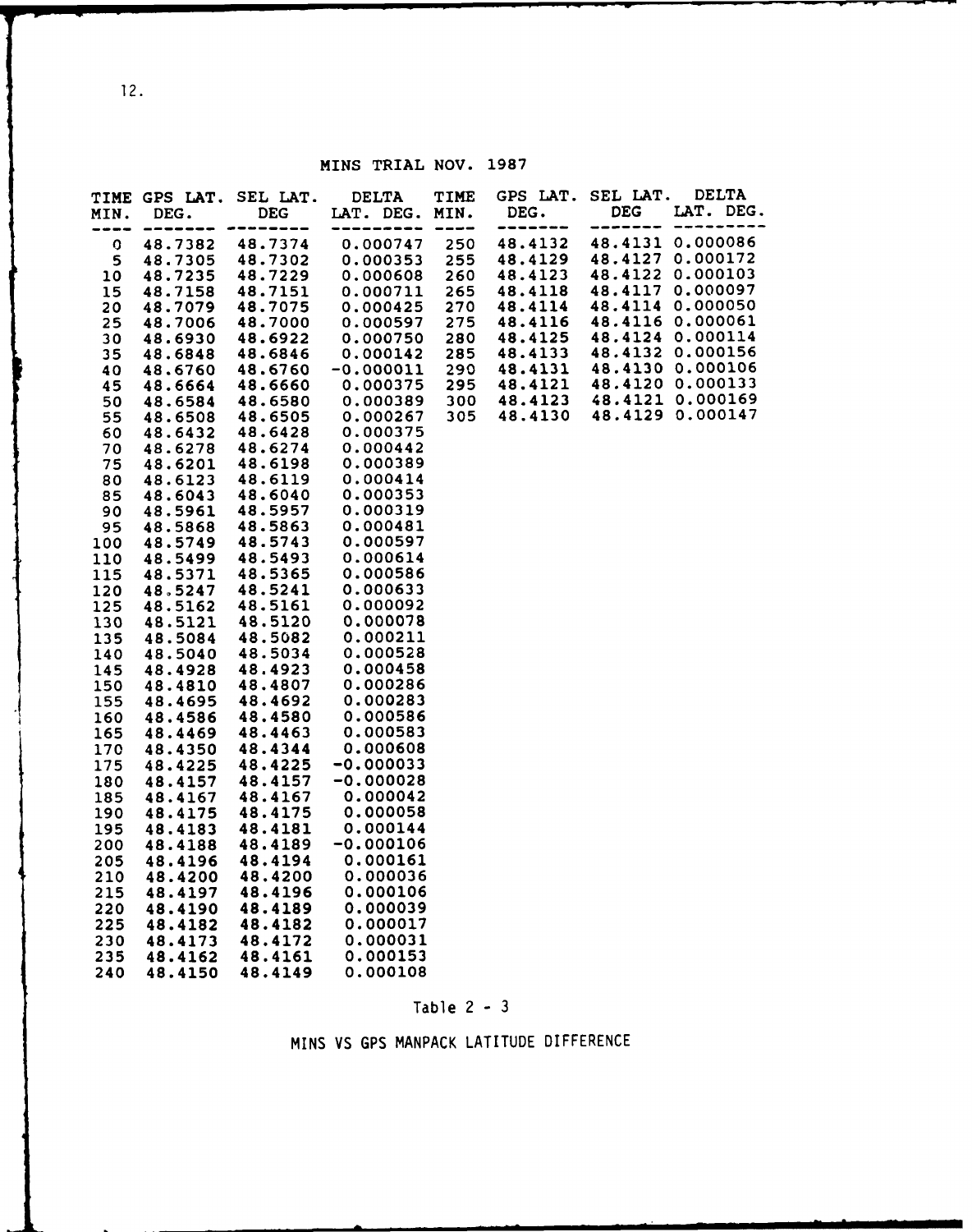| MIN.<br>---- | TIME GPS LONG.<br>DEG. | SEL LONG.<br>DEG.    | DELTA<br>LONG.               | MIN.       | TIME GPS LONG.<br>DEG. | SEL. LONG<br>DEG.    | DELTA<br>LONG.           |
|--------------|------------------------|----------------------|------------------------------|------------|------------------------|----------------------|--------------------------|
| 0<br>5       | 125.4700<br>125.4528   | 125.4704<br>125.4528 | -0.000361<br>-0.000061       | 250<br>255 | 125.4704<br>125,4528   | 125.4358<br>125.4550 | 0.034567<br>-0.002128    |
| 10           | 125.4351               | 125.4353             | -0.000178                    | 260        | 125.4353               | 125.4739             | -0.038581                |
| 15           | <b>125.4180</b>        | 125.4181             | -0.000103                    | 265        | 125.4181               | 125.4930             | -0.074903                |
| 20           | 125.4014               | 125.4010             | 0.000331                     | 270        | 125,4010               | 125.5122             | -0.111208                |
| 25           | 125.3843               | 125.3843             | $-0.000025$                  | 275        | 125.3843               | 125.5312             | -0.146869                |
| 30           | 125.3673               | 125.3673             | ~0.000006                    | 280        | 125.3673               | 125.5501             | -0.182778                |
| 35           | 125.3497               | 125.3506             | -0.000878                    | 285        | 125.3506               | 125.5696             | -0.218983                |
| 40<br>45     | 125.3358               | 125.3363<br>125.3262 | -0.000550                    | 290        | 125.3363               | 125.5888             | -0.252486                |
| 50           | 125.3262<br>125.3104   | 125.3102             | 0.000022<br>0.000117         | 300<br>305 | 125.3262<br>125.3102   | 125.6272<br>125.6468 | -0.301033                |
| 55           | 125.2940               | 125.2939             | 0.000086                     | 310        |                        | 125.2939 125.6662    | -0.336561<br>$-0.372267$ |
| 60           | 125.2779               | 125.2775             | 0.000364                     |            |                        |                      |                          |
| 70           | 125.2449               | 125.2443             | 0.000622                     |            |                        |                      |                          |
| 75           | 125.2287               | 125.2282             | 0.000533                     |            |                        |                      |                          |
| 80           | 125.2125               | 125.2119             | 0.000528                     |            |                        |                      |                          |
| 85           | 125.1955               | 125,1955             | 0.000014                     |            |                        |                      |                          |
| 90           | 125.1794               | 125.1793             | 0.000092                     |            |                        |                      |                          |
| 95           | 125.1657               | 125.1655             | 0.000197                     |            |                        |                      |                          |
| 100          | 125.1645               | 125.1645             | 0.000047                     |            |                        |                      |                          |
| 110<br>115   | 125.1629               | 125.1628             | 0.000100                     |            |                        |                      |                          |
| 120          | 125.1618<br>125.1601   | 125.1618<br>125.1604 | <b>0.000017</b><br>-0.000264 |            |                        |                      |                          |
| 125          | 125.1669               | 125.1674             | -0.000503                    |            |                        |                      |                          |
| 130          | 125.1854               | 125.1853             | 0.000056                     |            |                        |                      |                          |
| 135          | 125.2024               | 125.2034             | $-0.001008$                  |            |                        |                      |                          |
| 140          | 125.2193               | 125.2197             | -0.000372                    |            |                        |                      |                          |
| 145          | 125.2136               | 125.2133             | 0.000317                     |            |                        |                      |                          |
| 150          | 125.2034               | 125.2034             | -0.000022                    |            |                        |                      |                          |
| 155          | 125.1936               | 125.1937             | -0.000069                    |            |                        |                      |                          |
| 160          | 125.1847               | 125.1845             | 0.000206                     |            |                        |                      |                          |
| 165          | 125.1761               | 125.1760             | 0.000022                     |            |                        |                      |                          |
| 170          | 125.1691               | 125.1689             | 0.000222                     |            |                        |                      |                          |
| 175          | 125.1618               | 125.1620             | -0.000178                    |            |                        |                      |                          |
| 180          | 125.1695<br>125.1889   | 125.1698<br>125.1896 | -0.000278<br>-0.000786       |            |                        |                      |                          |
| 185<br>190   | 125.2081               | 125.2087             | -0.000650                    |            |                        |                      |                          |
| 195          | 125.2300               | 125.2282             | 0.001828                     |            |                        |                      |                          |
| 200          | 125.2466               | 125.2474             | -0.000867                    |            |                        |                      |                          |
| 205          | 125.2686               | 125.2668             | 0.001789                     |            |                        |                      |                          |
| 210          | 125.2854               | 125.2864             | -0.001000                    |            |                        |                      |                          |
| 215          | 125.3040               | 125.3049             | -0.000875                    |            |                        |                      |                          |
| 220          | 125.3229               | 125.3237             | -0.000747                    |            |                        |                      |                          |
| 225          | 125.3427               | 125.3422             | 0.000492                     |            |                        |                      |                          |
| 230          | 125.3601               | 125.3609             | -0.000736                    |            |                        |                      |                          |
| 235          | 125.3790               | 125.3799             | $-0.000844$                  |            |                        |                      |                          |
| 240          | 125.3978               | 125.3986             | -0.000797                    |            |                        |                      |                          |

MINS **SEA** TRIAL **NOV. 1987**

 $\ddot{\phantom{a}}$ 

# Table 2 - 4

MINS VS GPS MANPACK LONGITUDE DIFFERENCE

للأستداء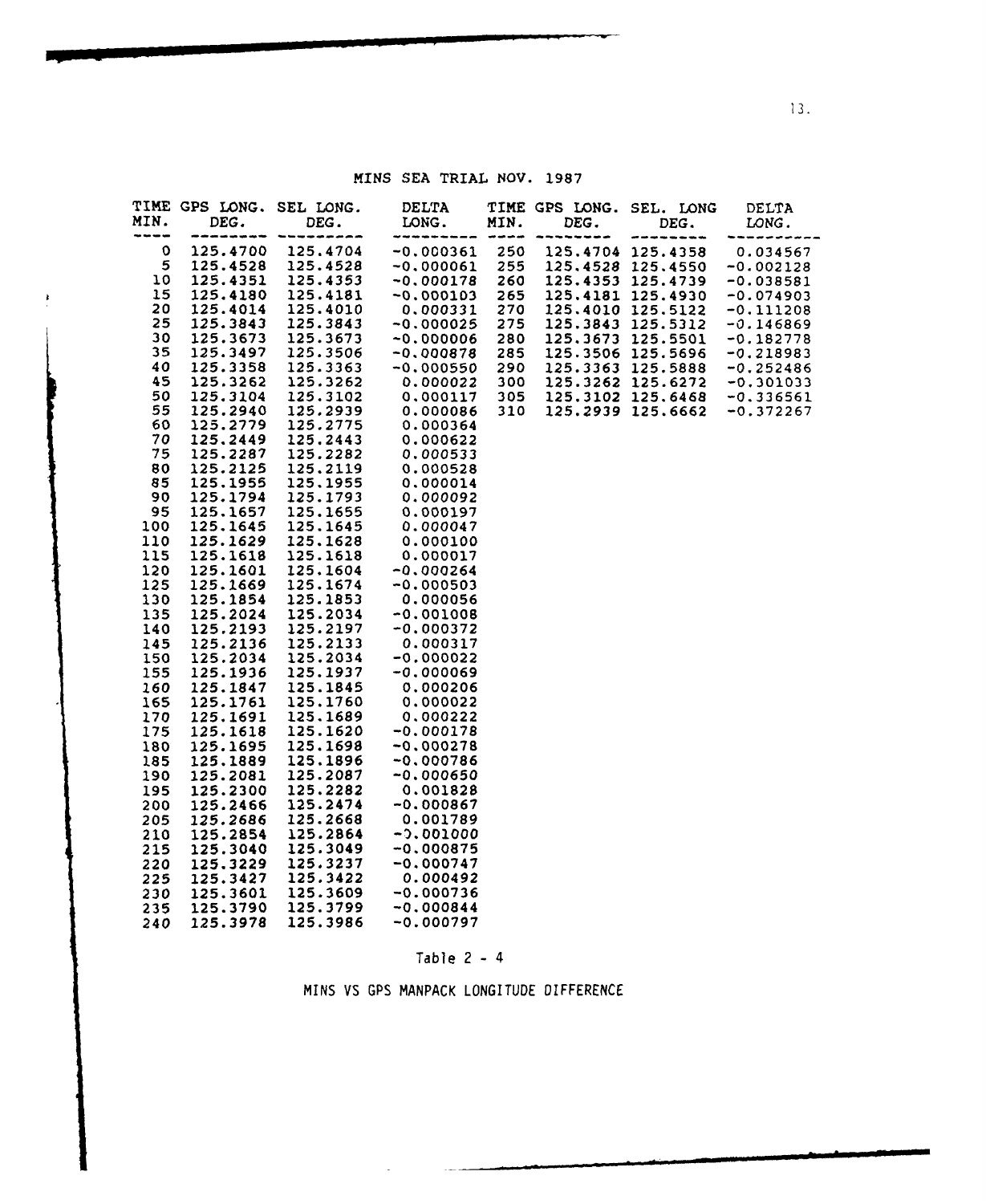# 3.0 SUMMARY

The Magnavox manpack GPS receiver was employed extensively as a test system, a reference system and a demonstration system in both land and sea environments from June 1985 until December 1987.

Performance of the receiver was consistently within the GPS UE specificiations.

Data is available on all tests performed.

Į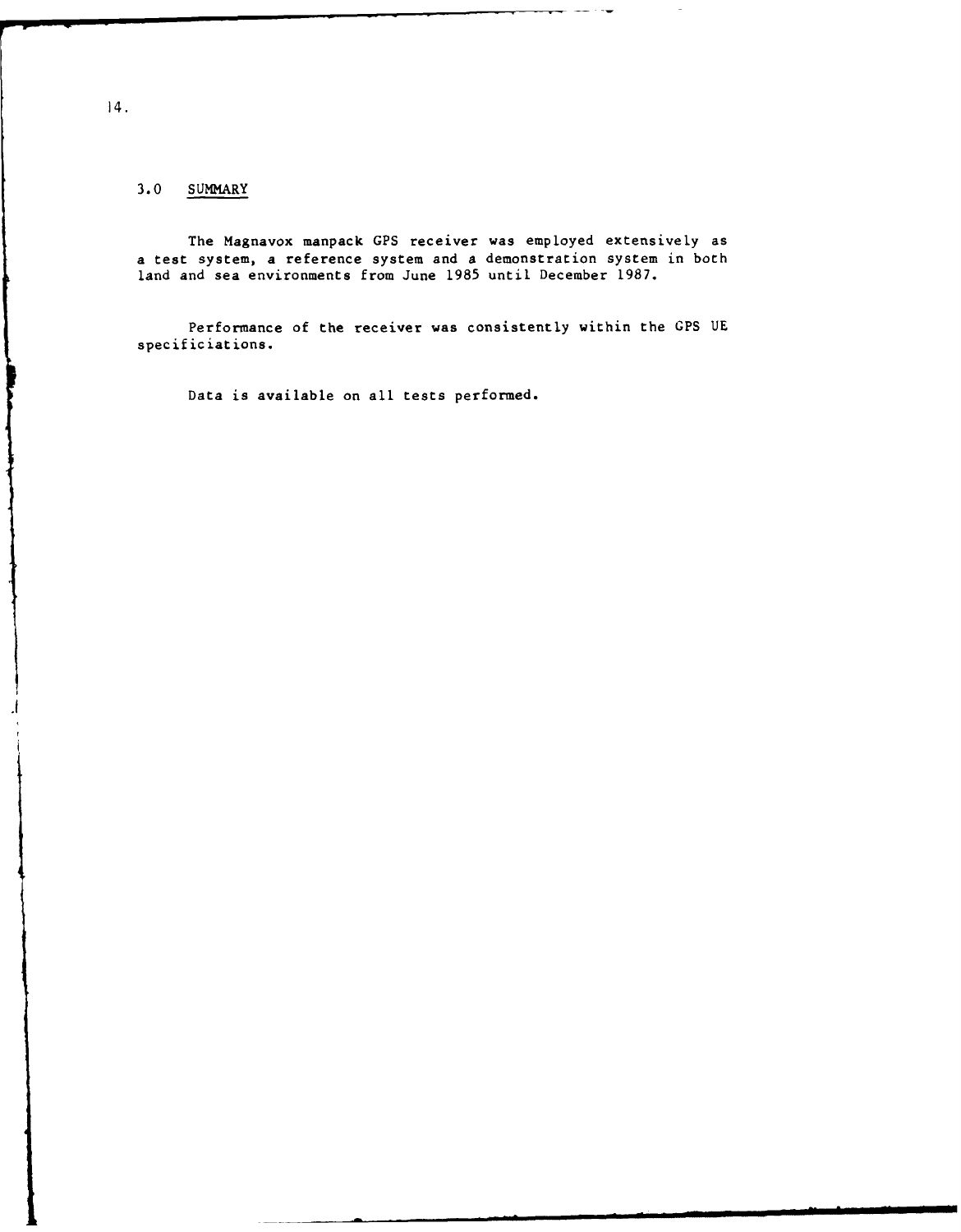| UNCLASSIFIED |  |  |  |
|--------------|--|--|--|
|--------------|--|--|--|

**SiCURITY CLASSIFICATION** OF FORM

 $\hat{\epsilon}$ 

 $\tilde{V}$ 

í,  $\frac{1}{2}$ ŀ

 $\vdash$ 

ľ

|    | DOCUMENT CONTROL DATA                                                                                                                                                                                                                                                                                                                                                                                                                                                                                                                                                                                                                              |                                                                                                  |                                                                                                                                 |
|----|----------------------------------------------------------------------------------------------------------------------------------------------------------------------------------------------------------------------------------------------------------------------------------------------------------------------------------------------------------------------------------------------------------------------------------------------------------------------------------------------------------------------------------------------------------------------------------------------------------------------------------------------------|--------------------------------------------------------------------------------------------------|---------------------------------------------------------------------------------------------------------------------------------|
|    | (Security classification of title, body of abstract and indexing annotation must be entered when the overall document is classified)                                                                                                                                                                                                                                                                                                                                                                                                                                                                                                               |                                                                                                  |                                                                                                                                 |
|    | 1. ORIGINATOR (the name and address of the organization preparing the document.<br>Organizations for whom the document was prepared, e.g. Establishment sponsoring<br>a contractor's report, or tasking agency, are entered in section 8.)                                                                                                                                                                                                                                                                                                                                                                                                         | 2.                                                                                               | SECURITY CLASSIFICATION<br>(overall security classification of the document.<br>including special warning terms if applicable). |
|    | Defence Research Establishment Ottawa<br><b>NDHQ</b>                                                                                                                                                                                                                                                                                                                                                                                                                                                                                                                                                                                               |                                                                                                  | UNCLASSIFIED                                                                                                                    |
|    | Ottawa, Ontario KlA 0Z4                                                                                                                                                                                                                                                                                                                                                                                                                                                                                                                                                                                                                            |                                                                                                  |                                                                                                                                 |
|    | 3. TITLE (the complete document title as indicated on the title page. Its classification should be indicated by the appropriate<br>abbreviation (S,C,R or U) in parentheses after the title.)<br>Testing and Use of the Magnavox Manpack GPS User Equipment                                                                                                                                                                                                                                                                                                                                                                                        |                                                                                                  |                                                                                                                                 |
|    |                                                                                                                                                                                                                                                                                                                                                                                                                                                                                                                                                                                                                                                    |                                                                                                  |                                                                                                                                 |
|    | 4. AUTHORS<br>(Last name, first name, middle initial)                                                                                                                                                                                                                                                                                                                                                                                                                                                                                                                                                                                              |                                                                                                  |                                                                                                                                 |
|    | Vinnins, Michael and Apps, Rene                                                                                                                                                                                                                                                                                                                                                                                                                                                                                                                                                                                                                    |                                                                                                  |                                                                                                                                 |
| 5. | DATE OF PUBLICATION (month and year of publication of<br>document)                                                                                                                                                                                                                                                                                                                                                                                                                                                                                                                                                                                 | 6a NO. OF PAGES<br><b>Intel</b><br>containing information, include                               | 6b. NO. OF REFS (total cited in<br>document)                                                                                    |
|    | May 1988                                                                                                                                                                                                                                                                                                                                                                                                                                                                                                                                                                                                                                           | Annexes, Appendices, etc.)                                                                       |                                                                                                                                 |
|    | 7. DESCRIPTIVE NOTES (the category of the document, e.g. technical report, technical note or memorandum. If appropriate, enter the type of<br>report, e.g. interim, progress, summary, annual or final. Give the inclusive dates when a specific reporting period is covered.)<br>Technical Note                                                                                                                                                                                                                                                                                                                                                   |                                                                                                  |                                                                                                                                 |
|    |                                                                                                                                                                                                                                                                                                                                                                                                                                                                                                                                                                                                                                                    |                                                                                                  |                                                                                                                                 |
|    | 8. SPONSORING ACTIVITY (the name of the department project office or laboratory sponsoring the research and development. Include the<br>address.)                                                                                                                                                                                                                                                                                                                                                                                                                                                                                                  |                                                                                                  |                                                                                                                                 |
|    | 9a. PROJECT OR GRANT NO. (if appropriate, the applicable research<br>and development project or grant number under which the document<br>was written. Please specify whether project or grant)                                                                                                                                                                                                                                                                                                                                                                                                                                                     | 9b. CONTRACT NO. (if appropriate, the applicable number under<br>which the document was written) |                                                                                                                                 |
|    | 041LJ                                                                                                                                                                                                                                                                                                                                                                                                                                                                                                                                                                                                                                              |                                                                                                  |                                                                                                                                 |
|    | 10a. ORIGINATOR'S DOCUMENT NUMBER (the official document<br>number by which the document is identified by the originating<br>activity. This number must be unique to this document.)                                                                                                                                                                                                                                                                                                                                                                                                                                                               | 10b. OTHER DOCUMENT NOS. (Any other numbers which may<br>sponsor)                                | be assigned this document either by the originator or by the                                                                    |
|    | 11. DOCUMENT AVAILABILITY (any limitations on further dissemination of the document, other than those imposed by security classification)<br>(X) Unlimited distribution<br>( ) Distribution limited to defence departments and defence contractors; further distribution only as approved<br>() Distribution limited to defence departments and Canadian defence contractors; further distribution only as approved<br>( ) Distribution limited to government departments and agencies; further distribution only as approved<br>Distribution limited to defence departments; further distribution only as approved<br>( ) Other (piease specify): |                                                                                                  |                                                                                                                                 |

UNCLASSIFIED

**SECURITY CLASSIFICATION** OF FORM